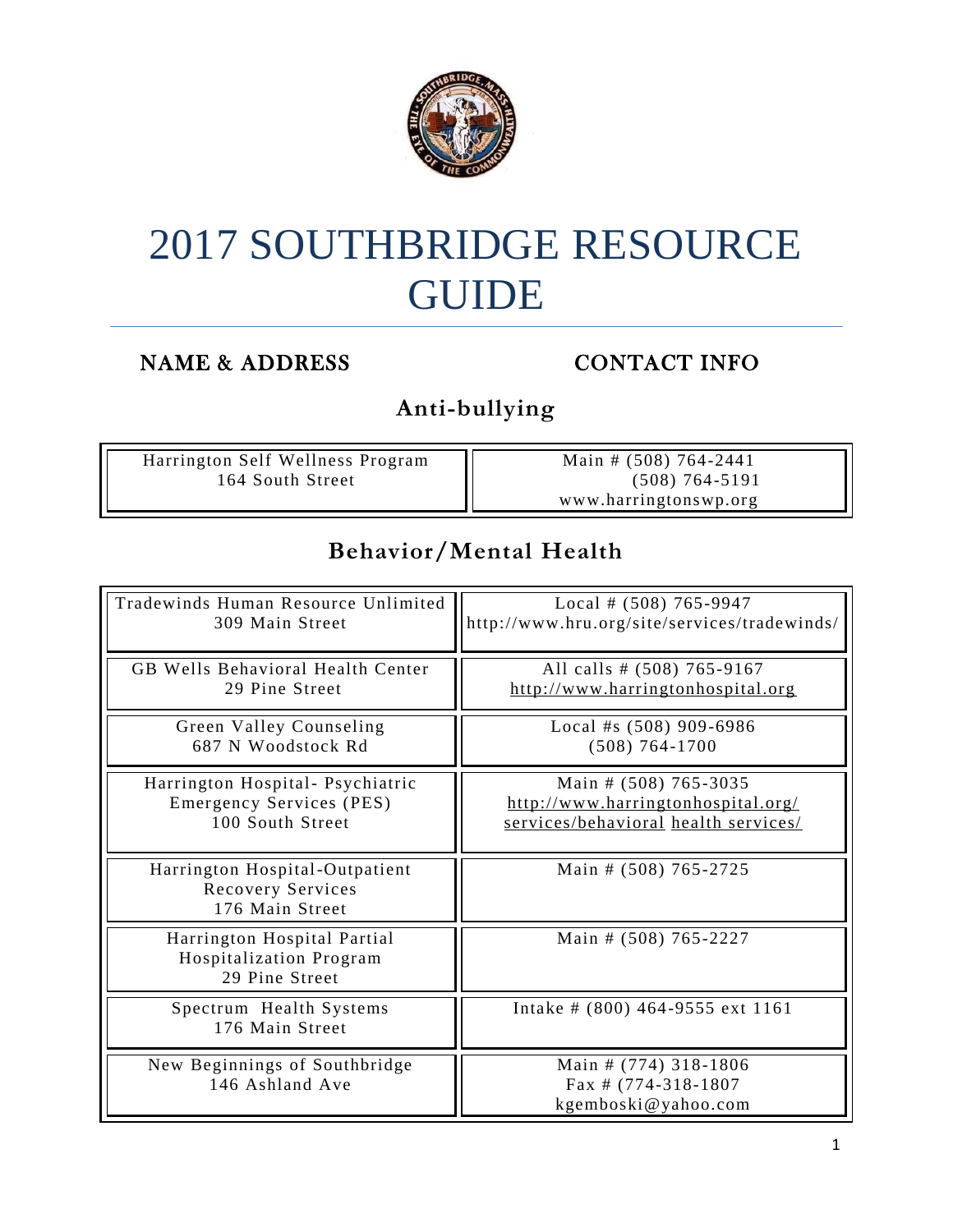#### **Child Care**

| Montessori Children's House | Main # $(508)$ 764-4032         |
|-----------------------------|---------------------------------|
| 370 Worcester Street        | http://www.mchsouthbridge.com/  |
| <b>WCAC Head Start</b>      | Main # (508) 765-9244           |
| 25 Cole Ave                 | http://www.wcac.net/head-start/ |

# **Child Development and Early Education**

| Healthy Families of Southern Worcester<br>County<br>61 Pine Street | Main # $(508)$ 909-0061<br>coperach@wcac.net                                     |
|--------------------------------------------------------------------|----------------------------------------------------------------------------------|
| Kennedy Donovan Center<br>496 Worcester Street                     | Local # $(508)$ 765-0292<br>http://kdc.org/south-central-early-<br>intervention/ |
| <b>WCAC</b> Head Start<br>25 Cole Ave                              | Local # $(508)$ 765-9244<br>http://wcac.net/yf headstart.html                    |

# **Clothing**

| Bethleham's Closet                                   | Main # (508) 347-7297              |
|------------------------------------------------------|------------------------------------|
| 40 Charlton Street                                   | http://www.bethlehemsturbridge.org |
| Holy Trinity Episcopal Church<br>446 Hamilton Street | Main # (508) 765-9559              |

#### **Domestic Violence**

| NewHope                                              | Main # (508) 838-8287                                                  |
|------------------------------------------------------|------------------------------------------------------------------------|
| 328 Main Street                                      | mgermain@new-hope.org                                                  |
| Harrington Self Wellness Program<br>164 South Street | Main # $(508)$ 764-2441<br>$(508) 764 - 5191$<br>www.harringtonswp.org |

#### **Education / Cultural Programs**

| Jacob Edwards Library | Local # $(508)$ 764-5426        |
|-----------------------|---------------------------------|
| 236 Main Street       | http://jacobedwardslibrary.org/ |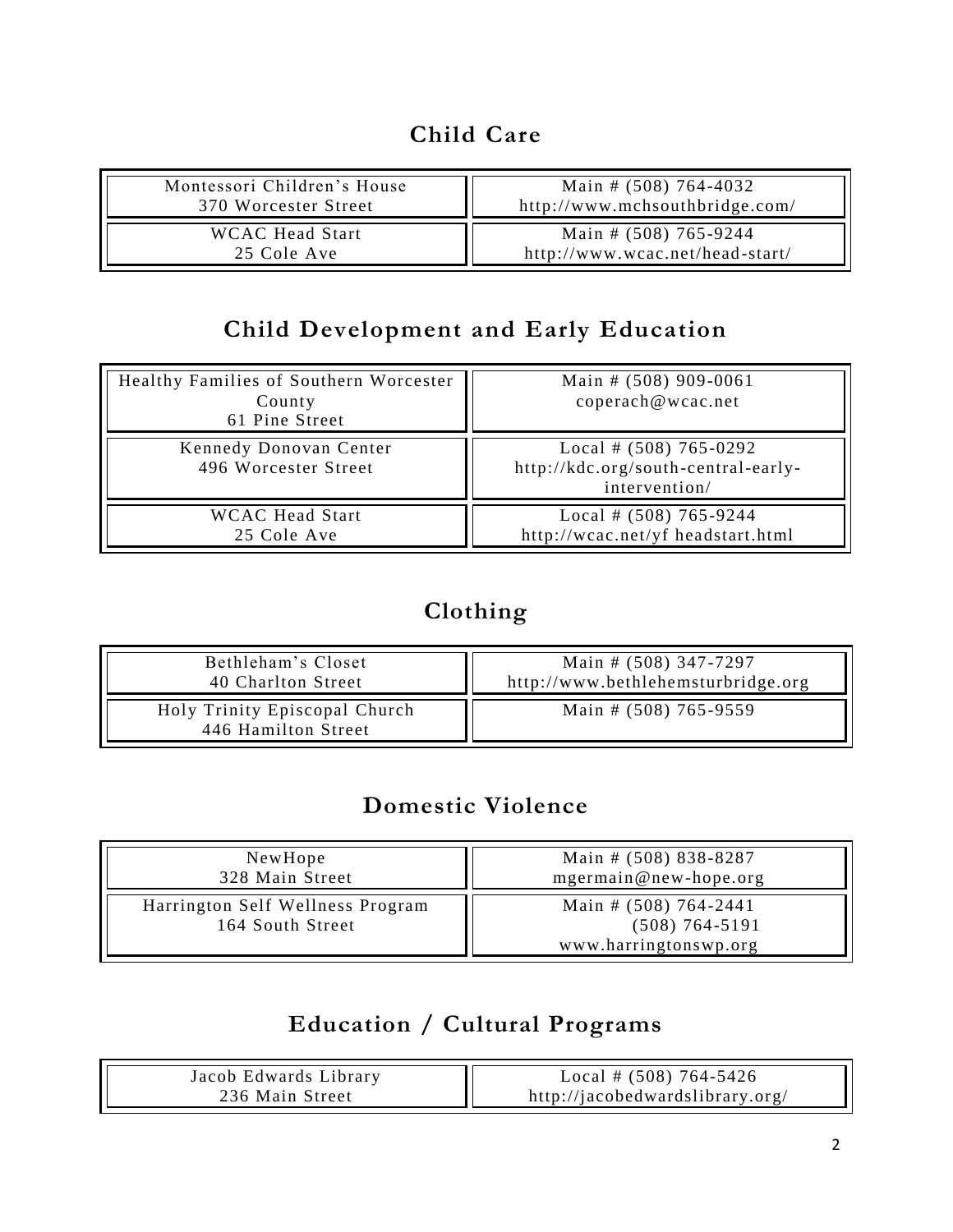| Literacy Volunteers of South Central Ma | Local # $(508)$ 765-3880           |
|-----------------------------------------|------------------------------------|
| 236 Main Street                         | www.lvscm.org                      |
| Quinsigamond Community College          | Main # (774) 318-2110              |
| 5 Optical Drive                         | http://www.qcc.edu/qcc-southbridge |
|                                         |                                    |
| Southbridge Cultural Council            | Local # $(508)$ 764-7909           |
| 41 Elm Street                           | margbart@yahoo.com                 |

# **Employment/Job Training**

| Workforce Central | Local # $(508)$ 765-6430                         |
|-------------------|--------------------------------------------------|
| 5 Optical Drive   | $\vert$ http://www.workforcecentralma.org/about- |
|                   | us/southbridge-center-info                       |

#### **Food Assistance/Pantries**

| Catholic Charities<br>79 Elm Street                                                    | Local # $(508)$ 765-5936<br>http://www.ccworc.org/                                                                        |
|----------------------------------------------------------------------------------------|---------------------------------------------------------------------------------------------------------------------------|
| Dept. of Transitional Assistance<br>1 North Street                                     | Local # $(508)$ 765-2400<br>http://webapps.ehs.state.ma.us/DTAOffices                                                     |
| Parish Ministry Center<br>279 Hamilton Street                                          | Local # $(508)$ 765-3701<br>http://www.stjp2parish.org/                                                                   |
| Southbridge Community Connections<br>346 Main Street                                   | Local # $(508)$ 765-6670<br>http://www.southbridgecommunityconnecti<br>ons.com/                                           |
| Southbridge Interfaith Hospitality<br>Network<br>141 Main Street 2 <sup>nd</sup> floor | Local # $(508)$ 764-4357<br>http://www.shelterlistings.org/city/southbr                                                   |
|                                                                                        | idge-ma.html                                                                                                              |
| Tri-Valley Meals on Wheels<br>153 Chestnut Street                                      | Local # $(508)$ 764-1469<br>Main # (508) 949-6640<br>https://www.trivalleyinc.org/nutrition-<br>services/meals-on-wheels/ |

# **Health/Dental Care**

| <b>Family Health Center</b>  | Main # $(774)$ 318-1445            |
|------------------------------|------------------------------------|
| 32 Orchard Street            | http://www.fhcw.org/en/Southbridge |
| Harrington Memorial Hospital | Local # $(508)$ 765-9771           |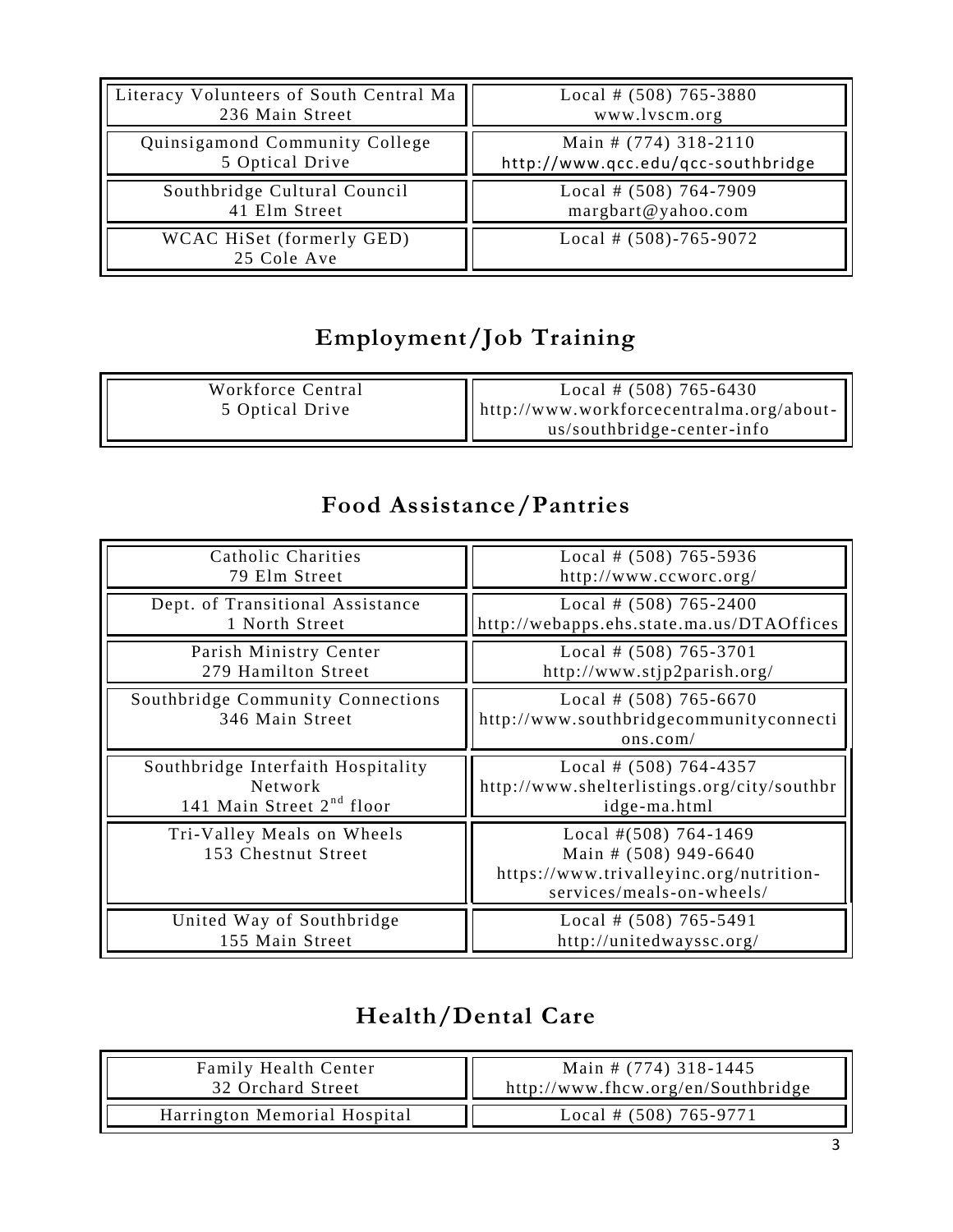| 100 South Street                                    | http://harringtonhospital.org/                                                                           |
|-----------------------------------------------------|----------------------------------------------------------------------------------------------------------|
| Southbridge Family Dental Center<br>305 Main Street | Local # $(508)$ 765-0880<br>http://www.yellowpages.com/southbridge-<br>ma/mip/southbridge-family-dental- |

# **Housing**

| Southbridge Housing Authority<br>60 Charlton Street | Local # $(508)$ 765-5858<br>$\left[$  http://www.ci.southbridge.ma.us/southbridge- $\left[$<br>housing-authority |
|-----------------------------------------------------|------------------------------------------------------------------------------------------------------------------|
|-----------------------------------------------------|------------------------------------------------------------------------------------------------------------------|

# **LGBTQ Outreach**

| Harrington Self Wellness Program | Main # $(508)$ 764-2441 |
|----------------------------------|-------------------------|
| 164 South Street                 | $(508) 764 - 5191$      |
|                                  | www.harringtonswp.org   |

# **Legal Assistance**

| Community Legal Aid | Local # $(508)$ 765-9290       |
|---------------------|--------------------------------|
| 79 Elm Street       | http://www.communitvlegal.org/ |

# **Pregnancy/Parenting**

| Early Intervention Partnership Program<br>486 Worcester Street | Local # $(508)$ 765-0292<br>https://www.facebook.com/KDCSouthCent<br>ralEI                                                                            |
|----------------------------------------------------------------|-------------------------------------------------------------------------------------------------------------------------------------------------------|
| Pregnant & Parenting Teen Program<br>328 Main Street           | Local # $(508)$ 765-9101<br>http://www.youinc.org/index.php/services/<br>community-based/prenant-and-parenting-<br>teen -and-voices-with-choices.html |
| Your Life Matters Pregnancy Center<br>341 Main Street          | Local # $(508)$ 764-6404                                                                                                                              |
| Harrington Self Wellness Program<br>164 South Street           | Main # $(508)$ 764-2441<br>$(508) 764 - 5191$<br>www.harringtonswp.org                                                                                |

# **Public Assistance**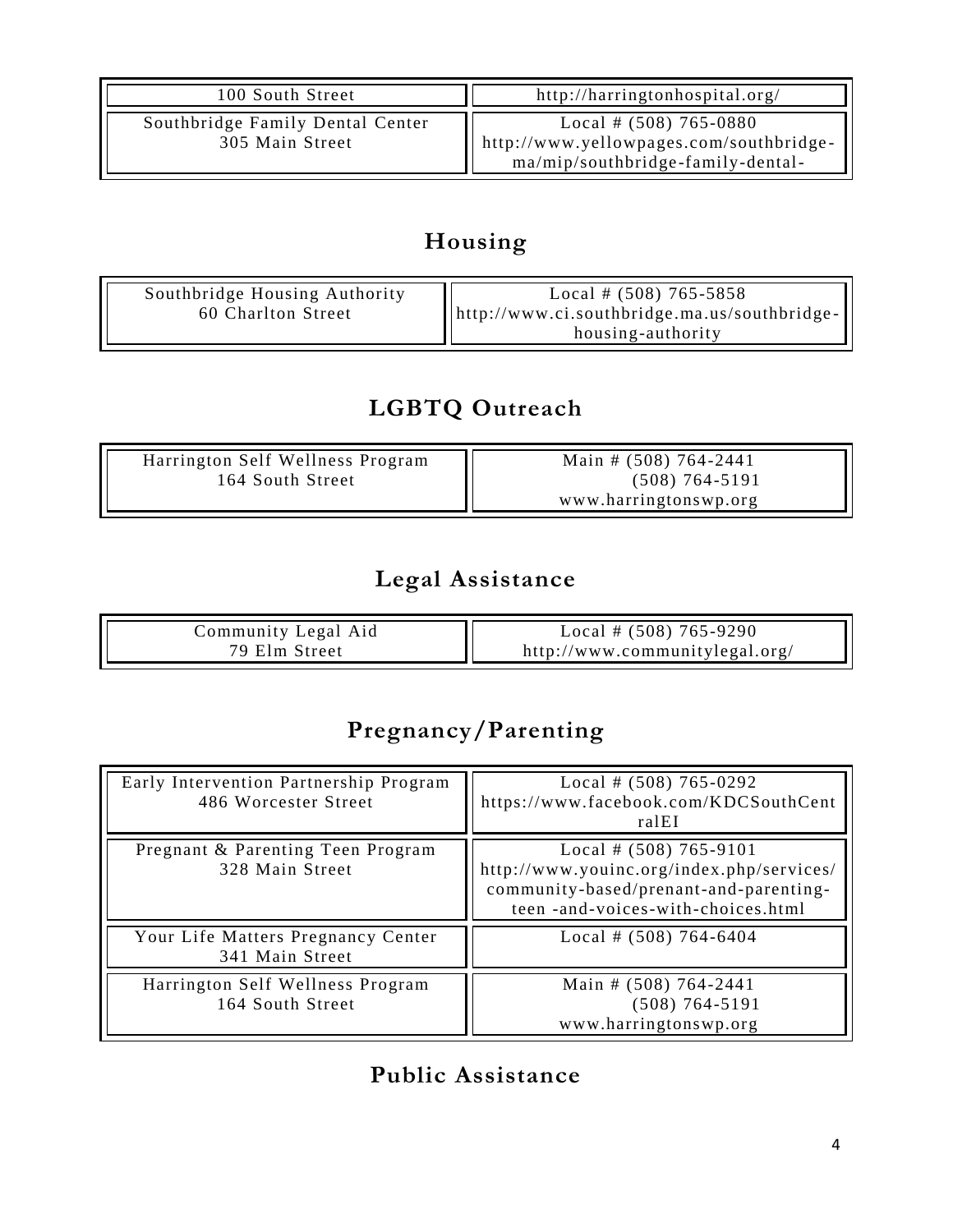| Dept. of Transitional Assistance<br>1 North Street | Local # $(508)765 - 2400$<br>http://www.mass.gov/eohhs/gov/departmen<br>ts/dta/ |
|----------------------------------------------------|---------------------------------------------------------------------------------|
| W.I.C. Program<br>61 Pine Street                   | Local # $(508)$ 765-0139<br>http://www.wicprograms.org/ci/ma-<br>southbridge    |

# **Rehabilitation Facility**

| Harrington Memorial Hospital<br>100 South Street | Local # $(508)$ 765-3120<br>harringtonhospital.org/services/rehabilitati<br>on-services/ |
|--------------------------------------------------|------------------------------------------------------------------------------------------|
| Southbridge Rehabilitation & Health              | Local # $(508)$ 765-9133                                                                 |
| Care                                             | http://www.athenanh.com/MA_Southbridge                                                   |
| 84 Chapin Street                                 | .aspx                                                                                    |

# **Senior Resources**

| Lifestream Healthcare Alliance, LLC<br>50 Elm Street Unit B | Main # (508) 873-1763                                                             |
|-------------------------------------------------------------|-----------------------------------------------------------------------------------|
| Casaubon Senior Center<br>153 Chestnut Street               | Local # $(508)764 - 5436$<br>http://www.ci.southbridge.ma.us/council-<br>on-aging |

#### **Shelter**

| Southbridge Interfaith Hospitality | Local # $(508)$ 764-4357                               |
|------------------------------------|--------------------------------------------------------|
| Network                            | $\ $ http://www.shelterlistings.org/city/southbri $\ $ |
| 141 Main Street $2nd$ floor        | dge-ma.html                                            |

# **Special Needs**

| Center of Hope Foundation | Local # $(508)$ 764-4085        |
|---------------------------|---------------------------------|
| 100 Foster Street         | http://www.thecenterofhope.org/ |